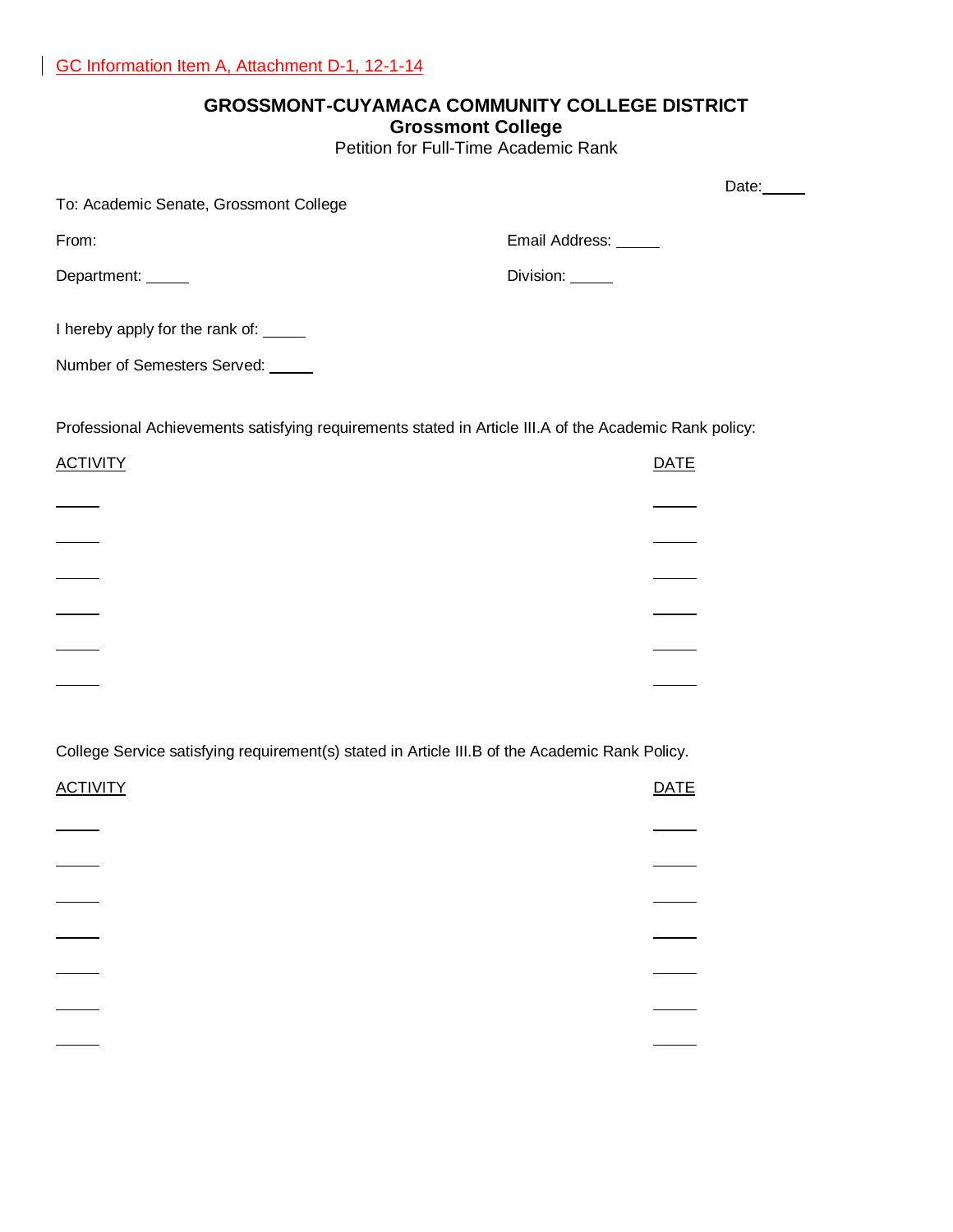| The petitioner has received a satisfactory or better score on the two most recent evaluations. |                          |  |  |  |
|------------------------------------------------------------------------------------------------|--------------------------|--|--|--|
|                                                                                                | Dean:<br><b>Division</b> |  |  |  |
|                                                                                                |                          |  |  |  |
| Return this form to the Chair of the Academic Rank Committee.                                  |                          |  |  |  |
|                                                                                                |                          |  |  |  |
| $\Box$ Approved                                                                                | Disapproved              |  |  |  |
|                                                                                                |                          |  |  |  |
|                                                                                                |                          |  |  |  |
|                                                                                                |                          |  |  |  |

*Chair, Academic Rank Committee Date*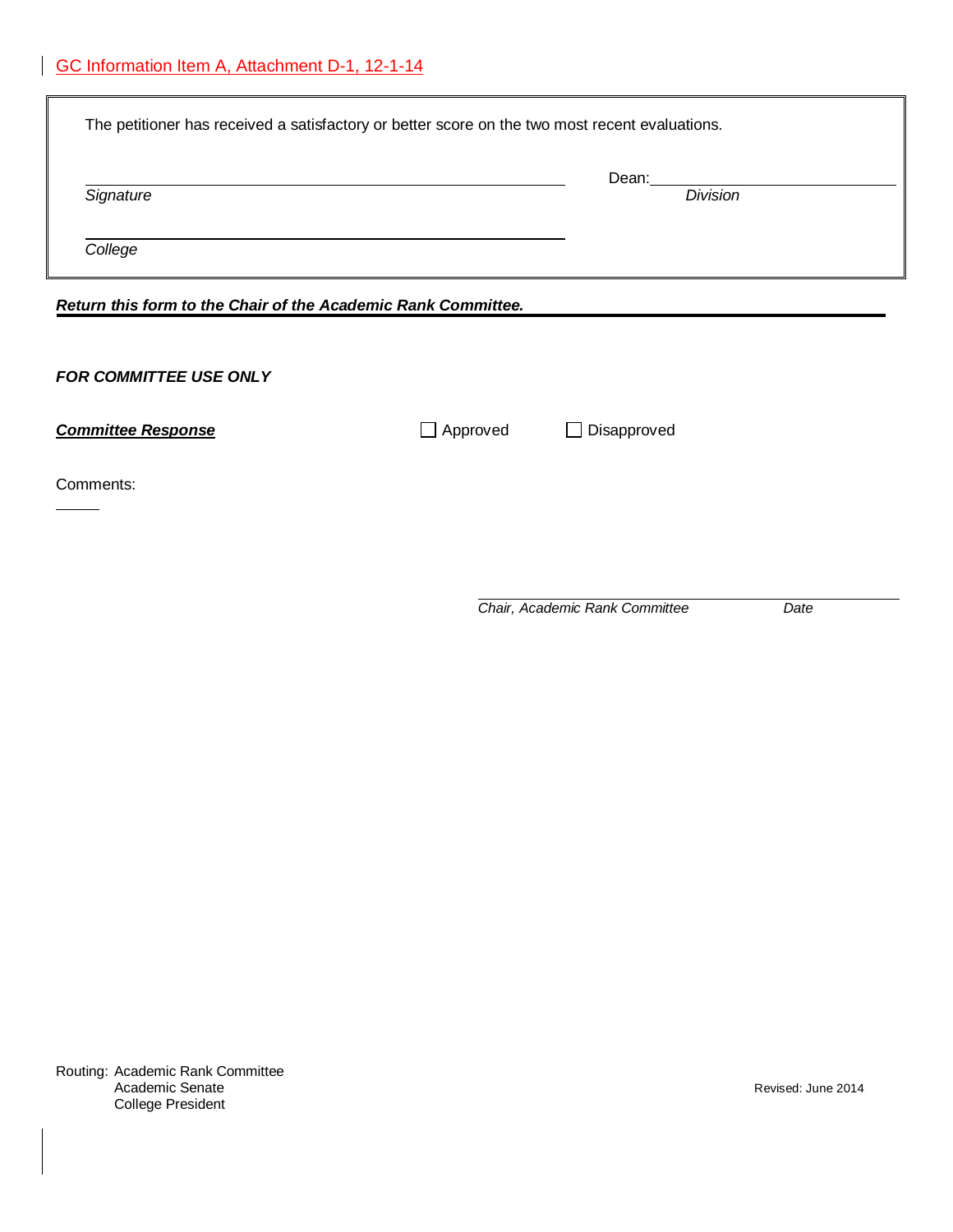# **XI. GROSSMONT COLLEGE ACADEMIC RANK POLICY FOR FULL-TIME FACULTY**

In the spring of 1987 the Academic Senate of Grossmont College instituted awarding rank to recognize teaching excellence, professional achievement, and college service. Faculty whose professional activities meet the criteria are invited to petition the Academic Senate for the appropriate rank

### **ARTICLE I – Non-compensation**

Because this is a Senate (versus pay) title, Tthe awarding of academic rank shall not result in any change in the salary schedule nor in the position whichthat the faculty member occupies on that schedule. Any attempt to affect such a change shall result in revocation of Grossmont College's Academic Senate sponsorship of this plan.

# **ARTICLE II – Designations**

- A. Professor: Ten years as a full-time community college, college, or university faculty member with tenure granted by GCCCD and at least three of the criteria in Article III to include one from each category.
- B. Associate Professor: Six years as a full-time community college, college, or university faculty member with tenure granted by GCCCD and at least one of the criteria listed in Article III.
- C. Assistant Professor: Tenured full-time faculty member of GCCCD, and at least one of the criteria from each category.
- D. A non-tenured full-time faculty member or eligible tenured faculty member who chooses not to apply for academic rank will be designated ast Instructor, Counselor, or Learning Specialist as appropriate.
- E. Faculty who work less than full-time contract with be designated Adjunct Instructor.

# **ARTICLE III – Criteria**

A. Criterion One – Professional Achievement

**Applicant should provide details to help the Academic Rank Committee (ARC) understand the significance of the Professional Achievement [e.g. copy of cultural enrichment program;, for a refereed text or research article, the name of the publisher, ISBN, and date of publication, description of any referenced program, presentation, organization, etc. to provide context and explanation.]**

- 1. Possession of an earned doctorate from an accredited institution.
- 2. Initiated and played a major role in the implementation of an educational program recognized by the Academic Rank Committee (ARC) as a significant benefit to students.
- 3. Made significant contributions to the community's cultural enrichment through personal achievements in the performing, literary and/or visual arts.
- 4. Authored or co-authored a refereed text or research article, or computer software in petitioner's subject specialty recognized by the ARC as significant.
- 5. Made presentations at professional conferences or meetings recognized by the ARC as academically significant to petitioner's discipline.
- 6. Obtained outside funding or grants to enhance the college's teaching, research, and/or educational resources.
- 7. Other professional achievement recognized by the ARC as at least equal in significance to any of the above.
- B. Criterion Two College Service

# **Applicants should demonstrate consistent and continuous college service that helps the college function within the past five years.**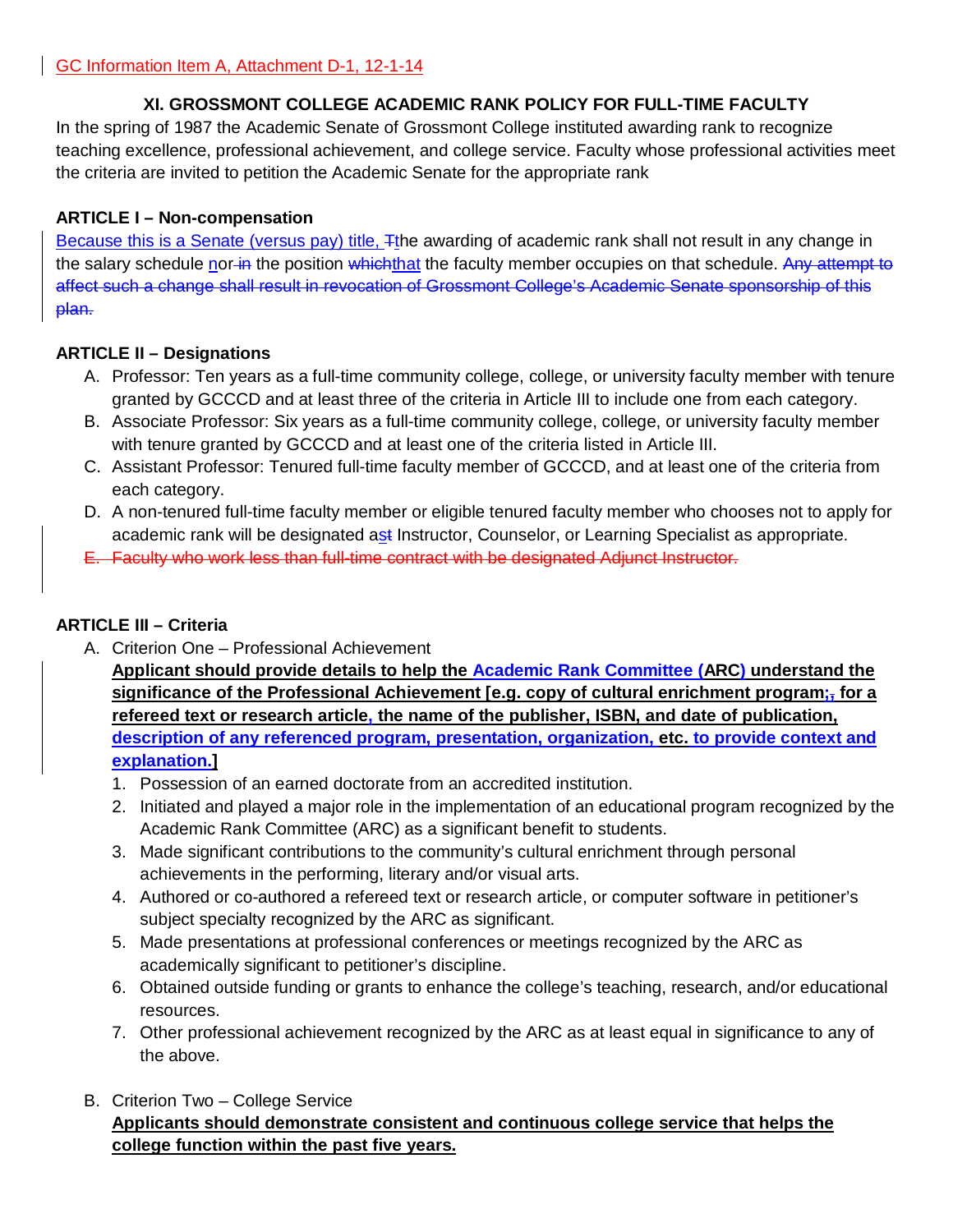- 1. Served at least two years as a department chair or coordinator or served at least two years as a member of the Academic Senate within the past five years.
- 2. Served at least two years on one or one year on two major college or district committee (e.g. General Education, Curriculum, District Load, Program Review, Learning Skills, United Faculty AFT Steering, Professional Development, College-Planning & Resources, Institutional Excellence, DEI, Basic Skills) within the past five years.
- 3. Served at last three years on any combination of college or district committees within the past five years not covered by the previous criterion.
- 4. Chaired a major committee within the past five years for a period of at least one year.
- 5. Other college service that the ARC deems to be at least equal in significance to any of the above within the past five years [including major college or district committees not listed in number 2. e.g. Chair College Accreditation Committee (not subcommittee), club advisor for at least four consecutive years, etc.].

# **ARTICLE IV - Procedures**

- A. Application Process
	- 1. Obtain an *Academic Rank Petition* form from the Academic Senate website.
	- 2. Complete the petition and attach applicable supporting materials.
	- 3. Obtain the appropriate Dean/Director's verification of satisfactory or better scores on the two most recent evaluations.
	- 3. Submit the completed petition as instructed on the Senate website and in email instructions to the Chair of Academic Rank Committee on or before the deadline.
	- 4. Appropriate Dean signature will be obtained to verify satisfactory or better scores on the two most recent evaluations after you have submitted your materials.
- B. Approval Process
	- 1. The Academic Rank Committee consists of five members elected by the Academic Senate.
	- 2. Decisions of the Academic Rank Committee must be unanimous.
	- 3. Petitions will be rejected only for failure to meet the criteria.
	- 4. Petitioners who do not receive a unanimous vote will receive a written explanation.
	- 5. The Chair of the Academic Rank Committee will submit recommendations for rank to the President of the Academic Senate.
	- 6. Approval of rank shall require a majority vote of the senators present at a regular meeting of the Academic Senate.
	- 7. A Certificate of Rank will be issued by the Academic Senate at the College Recognition ceremony in May.
	- 8. The Academic Senate will forward in an annual report the names of faculty approved for academic rank to the college President for publication and dissemination.
- C. Conciliation Process
	- 1. An unsuccessful petitioner is entitled to meet with the Academic Rank Committee if he/she feels that, through violation of the procedure or misinterpretation of the criteria or of the petition, the Academic Rank Committee is in error.
	- 2. The petitioner will request that the Chair of the Academic Rank Committee convene the Committee to hear the petitioner.
	- 3. The Academic Rank Committee will reevaluate its decision and, if rank is recommended, notify the President of the Academic Senate.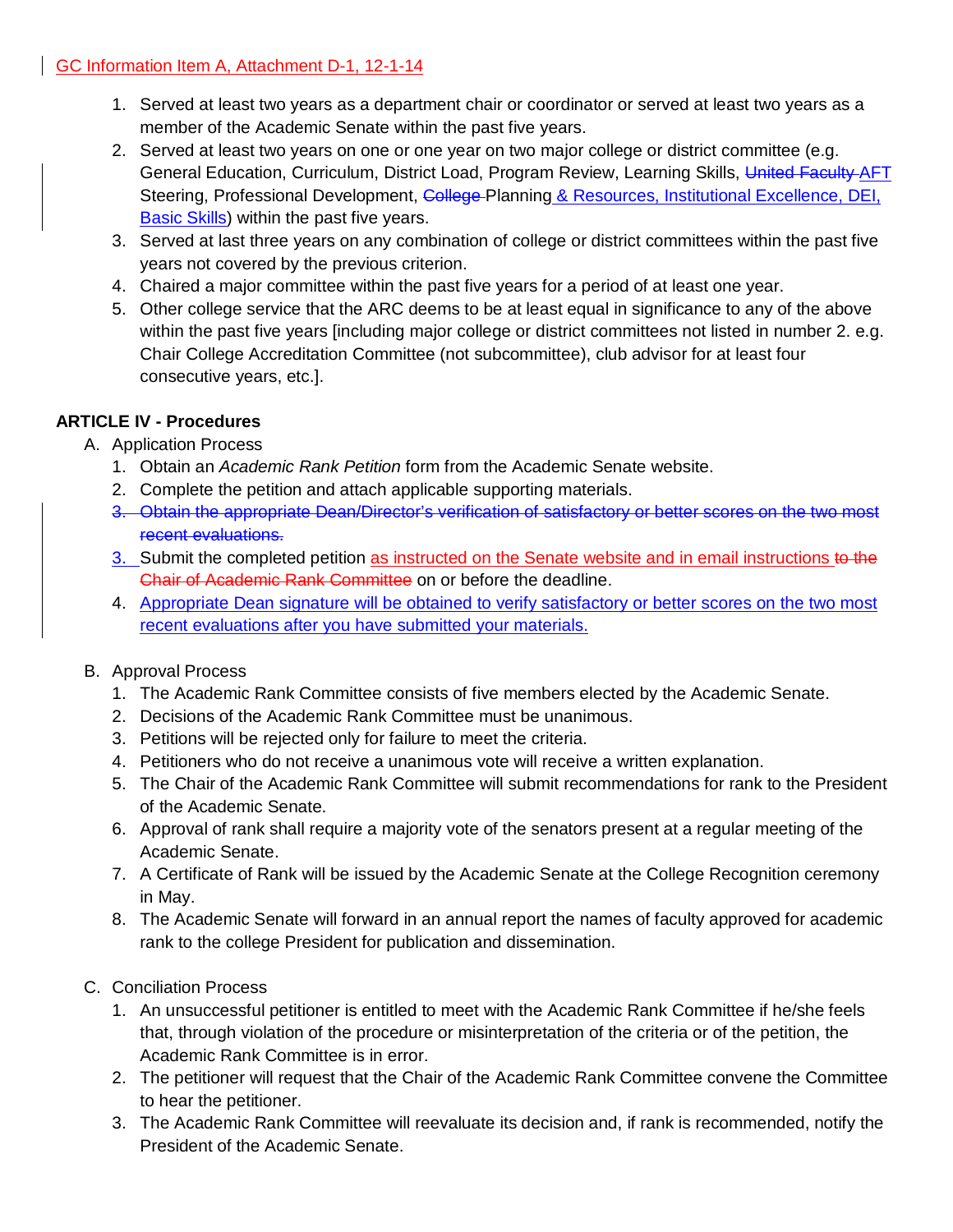- D. Appeal Process
	- 1. If no resolution is possible at the conciliation level, the petitioner will present written details of the appeal along with a copy of his/her original application for rank to the Collegial Mediation Committee.
	- 2. The petitioner will notify the Academic Rank Committee in writing that an appeal has been presented to the Collegial Mediation Committee.
	- 3. The Collegial Mediation Committee will meet to resolve the appeal within ten (10) working days (exclusive of summer) of receipt of the appeal.
	- 4. The Collegial Mediation Committee will forward a written response to the petitioner with a copy to the Academic Rank Committee.

# **ARTICLE V – Publication of Academic Rank**

Each person who is awarded academic rank will be accorded the benefits and recognition of rank. Academic rank designation will be included in all future catalogues, class schedules and official records of the college. A Certificate of Rank, signed by the President of Grossmont College, the President of the Academic Senate and the Chancellor, will be presented to the Adjunct faculty member.

Rev. 6/3/14/dsev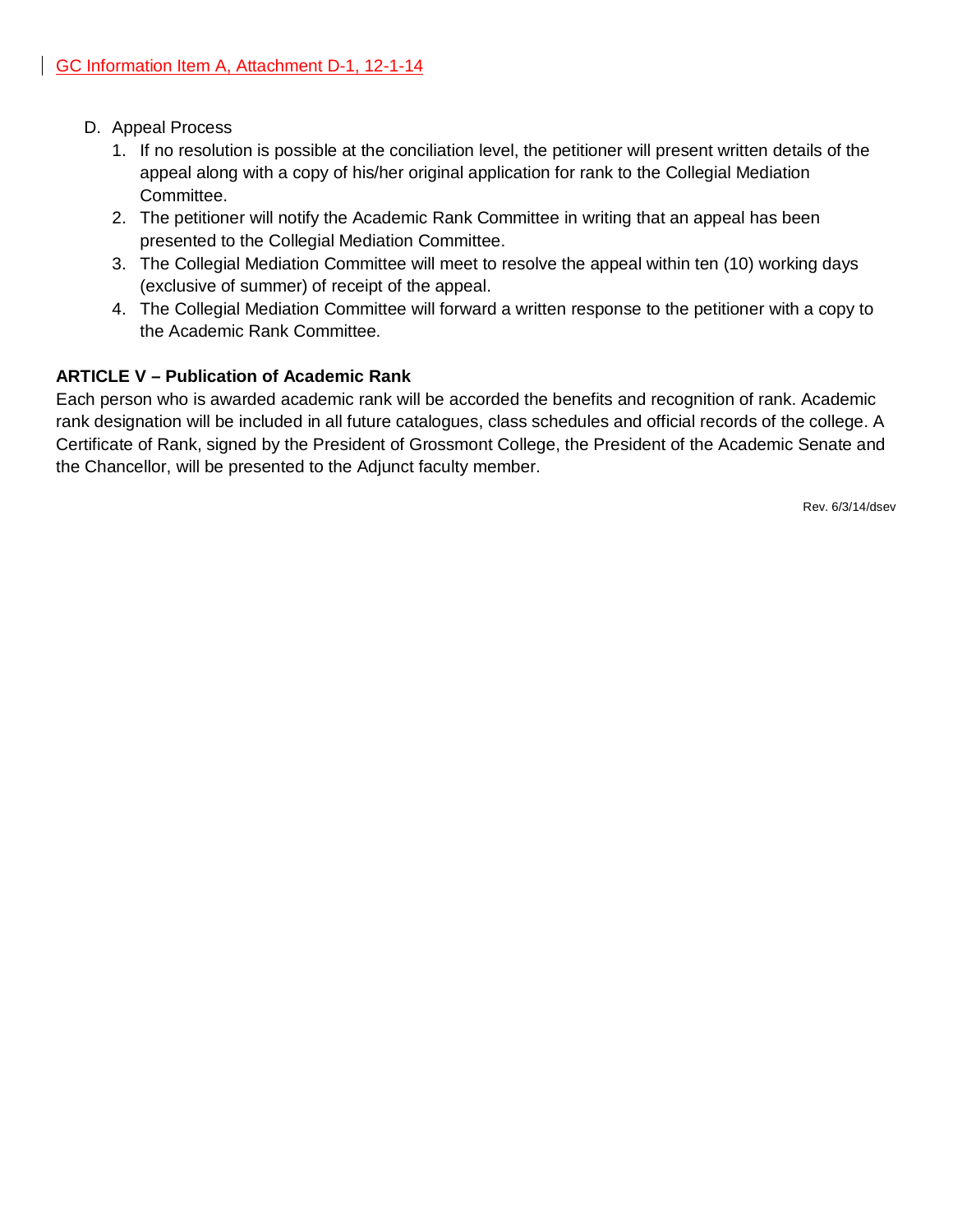# **GROSSMONT-CUYAMACA COMMUNITY COLLEGE DISTRICT Grossmont College**

Petition for Adjunct Academic Rank

|                                                                                                        | Date:                |
|--------------------------------------------------------------------------------------------------------|----------------------|
| To: Academic Senate, Grossmont College                                                                 |                      |
| From:                                                                                                  | Email Address: _____ |
| Department: _____                                                                                      | Division: _____      |
| I hereby apply for the rank of: _____                                                                  |                      |
| Number of Semesters Served: _____                                                                      |                      |
|                                                                                                        |                      |
| Professional Achievements satisfying requirements stated in Article III.A of the Academic Rank policy: |                      |
| <b>ACTIVITY</b>                                                                                        | <b>DATE</b>          |
|                                                                                                        |                      |
| $\frac{1}{1}$                                                                                          |                      |
| $\overline{\phantom{a}}$                                                                               |                      |
|                                                                                                        |                      |
|                                                                                                        |                      |
|                                                                                                        |                      |
|                                                                                                        |                      |
| College Service satisfying requirement(s) stated in Article III.B of the Academic Rank Policy.         |                      |
| <b>ACTIVITY</b>                                                                                        | <b>DATE</b>          |
|                                                                                                        |                      |
|                                                                                                        |                      |
|                                                                                                        |                      |
|                                                                                                        |                      |
|                                                                                                        |                      |
|                                                                                                        |                      |
|                                                                                                        |                      |
|                                                                                                        |                      |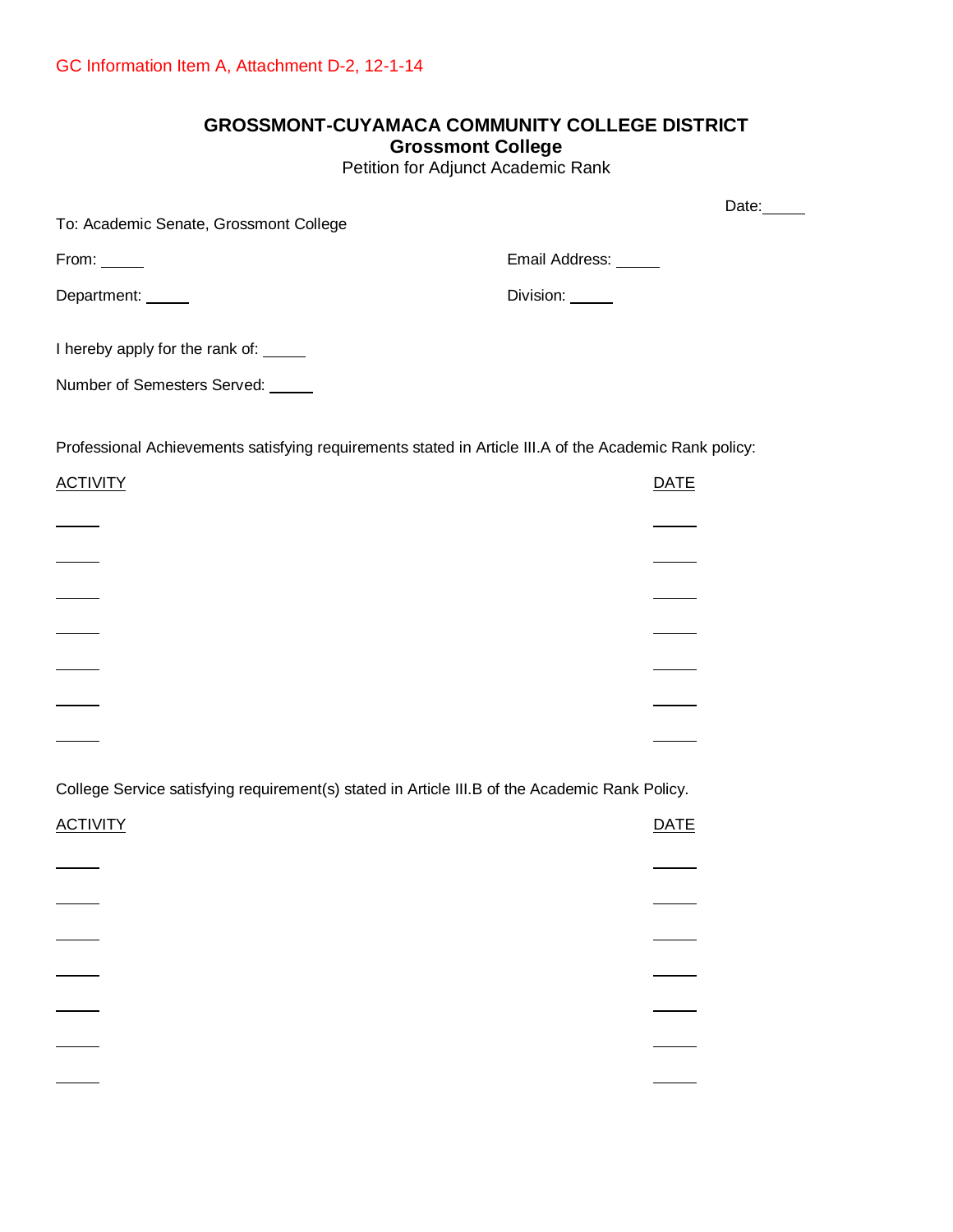| The petitioner has received a satisfactory or better score on the two most recent evaluations. |                 |                          |  |
|------------------------------------------------------------------------------------------------|-----------------|--------------------------|--|
| Signature                                                                                      |                 | Dean:<br><b>Division</b> |  |
| College                                                                                        |                 |                          |  |
| Return this form to the Chair of the Academic Rank Committee.                                  |                 |                          |  |
| <b>FOR COMMITTEE USE ONLY</b>                                                                  |                 |                          |  |
| <b>Committee Response</b>                                                                      | $\Box$ Approved | Disapproved              |  |
| Comments:                                                                                      |                 |                          |  |

*Chair, Academic Rank Committee Date*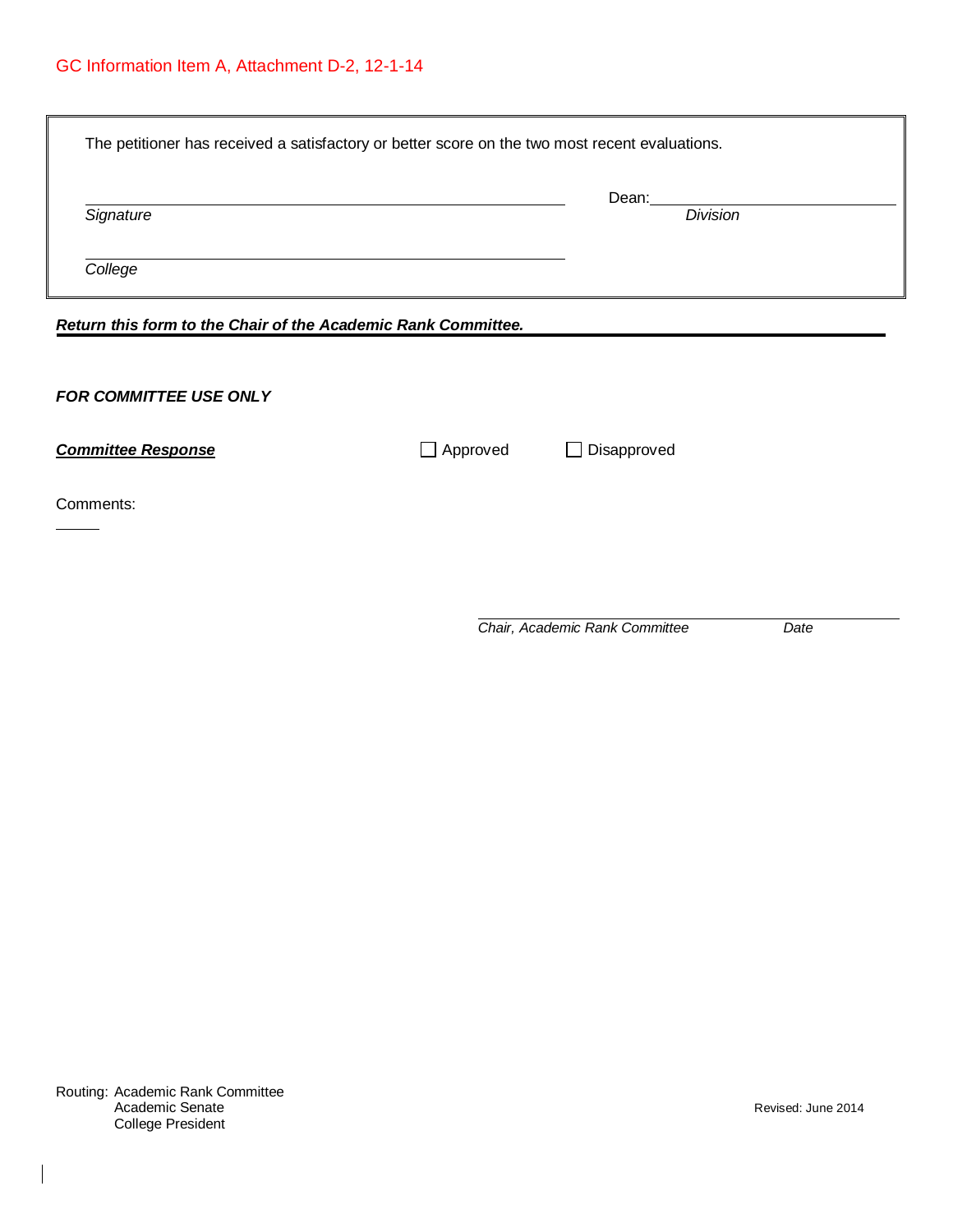# **GROSSMONT COLLEGE ACADEMIC RANK POLICY FOR ADJUNCT FACULTY**

Approved by the Grossmont College Academic Senate February 3, 2014 Faculty whose professional activities meet the criteria are invited to petition the Academic Senate for the appropriate rank

# **XI-A. ACADEMIC RANK POLICY FOR ADJUNCT FACULTY**

*This Policy Pertains SOLELY to Adjunct Faculty Affiliated with Grossmont College through the Grossmont College Academic Senate.*

### **ARTICLE I – Non-compensation**

Faculty who work less than a full-time contract at Grossmont College will be designated Adjunct Instructor, Librarian, Counselor or Learning Specialist as appropriate. Because this is a Senate (versus pay) title, Tthe awarding of adjunct academic rank shall not result in any change in the salary schedule nor in the position whichthat the faculty member occupies on that schedule. Any attempt to affect such a change shall result in revocation of Grossmont College's Academic Senate sponsorship of this plan. Adjunct rank will not follow a person should they attain a tenure-track position in the District.

### **ARTICLE II – Designations**

- A. Adjunct Professor: Twenty semesters employed as a Grossmont College faculty member and fulfilling at least two of the criteria listed in Article III to include one from each criteria A and B.
- B. Adjunct Associate Professor: Twelve semesters employed as a Grossmont College faculty member and fulfilling at least one of the criteria listed in Article III.
- C. Adjunct Assistant Professor: Eight semesters employed as a Grossmont College faculty member and fulfilling at least one of the criteria listed in Article III.
- C.D. Adjunct faculty who choose not to apply for academic rank will be designated as Adjunct Instructor, Counselor, or Learning Specialist as appropriate

### **ARTICLE III – Criteria**

A. Criterion One – Professional Achievement

**Applicant should provide details to help the Academic Rank Committee (ARC) understand the significance of the Professional Achievement [e.g. copy of cultural enrichment program;, for a refereed text or research article, the name of the publisher, ISBN, and date of publication, description of any referenced program, presentation, organization, etc. to provide context and explanation].**

- 1. Possession of an earned doctorate from an accredited institution.
- 2. Initiated and played a major role in the implementation of an educational program recognized by the Academic Rank Committee (ARC) as a significant benefit to students.
- 3. Made significant contributions to the community's cultural enrichment through personal achievements in the performing, literary and/or visual arts.
- 4. Authored or co-authored a refereed text or research article, or computer software in petitioner's subject specialty recognized by the ARC as significant.
- 5. Made presentations at professional conferences or meetings recognized by the ARC as academically significant to petitioner's discipline.
- 6. Obtained outside funding or grants to enhance the college's teaching, research, and/or educational resources.
- 7. Other professional achievement recognized by the ARC as at least equal in significance to any of the above.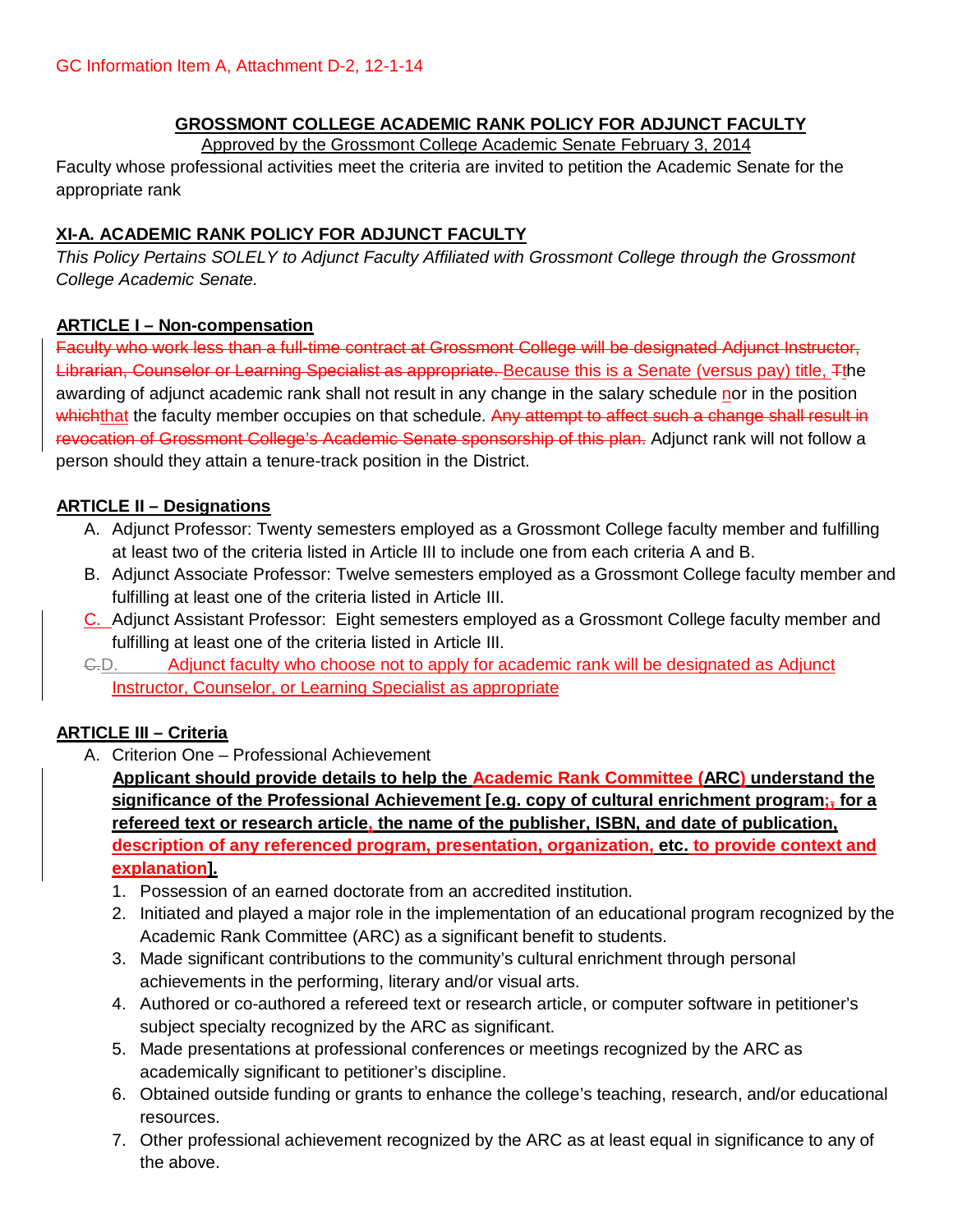### B. Criterion Two – College Service

# **Applicants should demonstrate consistent and continuous college service that helps the college function within the past five years.**

- 1. Served at least four semesters as a coordinator or served at least four semesters as a member of the Academic Senate or Academic Senate Part-Time Faculty Committee within the past five years.
- 2. Served at least two semesters on any major college or District committee (e.g., Curriculum, Program Review, Professional Development, Planning & Resources, Basic Skills, Institutional Excellence, Part-Time Faculty Committee, AFT Steering) within the past five years.
- 3. Served at least six semesters on any combination of college or district committees within the past five years not covered by the previous criterion.
- 4. Chaired a major committee within the past five years for a period of at least two semesters.
- 5. Other college service that the ARC deems to be at least equal in significance to any of the above within the past five years [including major college or district committees not listed in number 2. e.g. Chair College Accreditation Committee (not subcommittee), club advisor for at least eight consecutive semesters, etc.].

### **ARTICLE IV - Procedures**

- A. Application Process
	- 1. Obtain an Academic Rank Petition form from Academic Senate website.
	- 2. Complete the petition and attach applicable supporting materials.
	- 3. Obtain the appropriate Dean/Director's verification of satisfactory or better scores on the two most recent evaluations.
	- 3. Submit the completed petition as instructed on the Senate website and in email instructions to the Chair of Academic Rank Committee on or before the deadline.
	- 4. Appropriate Dean signature will be obtained to verify satisfactory or better scores on the two most recent evaluations after you have submitted your materials.

### B. Approval Process

- 1. The Academic Rank Committee consists of five members elected by the Academic Senate.
- 2. Decisions of the Academic Rank Committee must be unanimous.
- 3. Petitions will be rejected only for failure to meet the criteria.
- 4. Petitioners who do not receive a unanimous vote will receive a written explanation.
- 5. The Chair of the Academic Rank Committee will submit recommendations for rank to the President of the Academic Senate.
- 6. Approval of rank shall require a majority vote of the senators present at a regular meeting of the Academic Senate.
- 7. A Certificate of Rank will be issued by the Academic Senate at the College Recognition ceremony in May.
- 8. The Academic Senate will forward in an annual report the names of faculty approved for academic rank to the college President for publication and dissemination.
- C. Conciliation Process
	- 1. An unsuccessful petitioner is entitled to meet with the Academic Rank Committee if he/she feels that, through violation of the procedure or misinterpretation of the criteria or of the petition, the Academic Rank Committee is in error.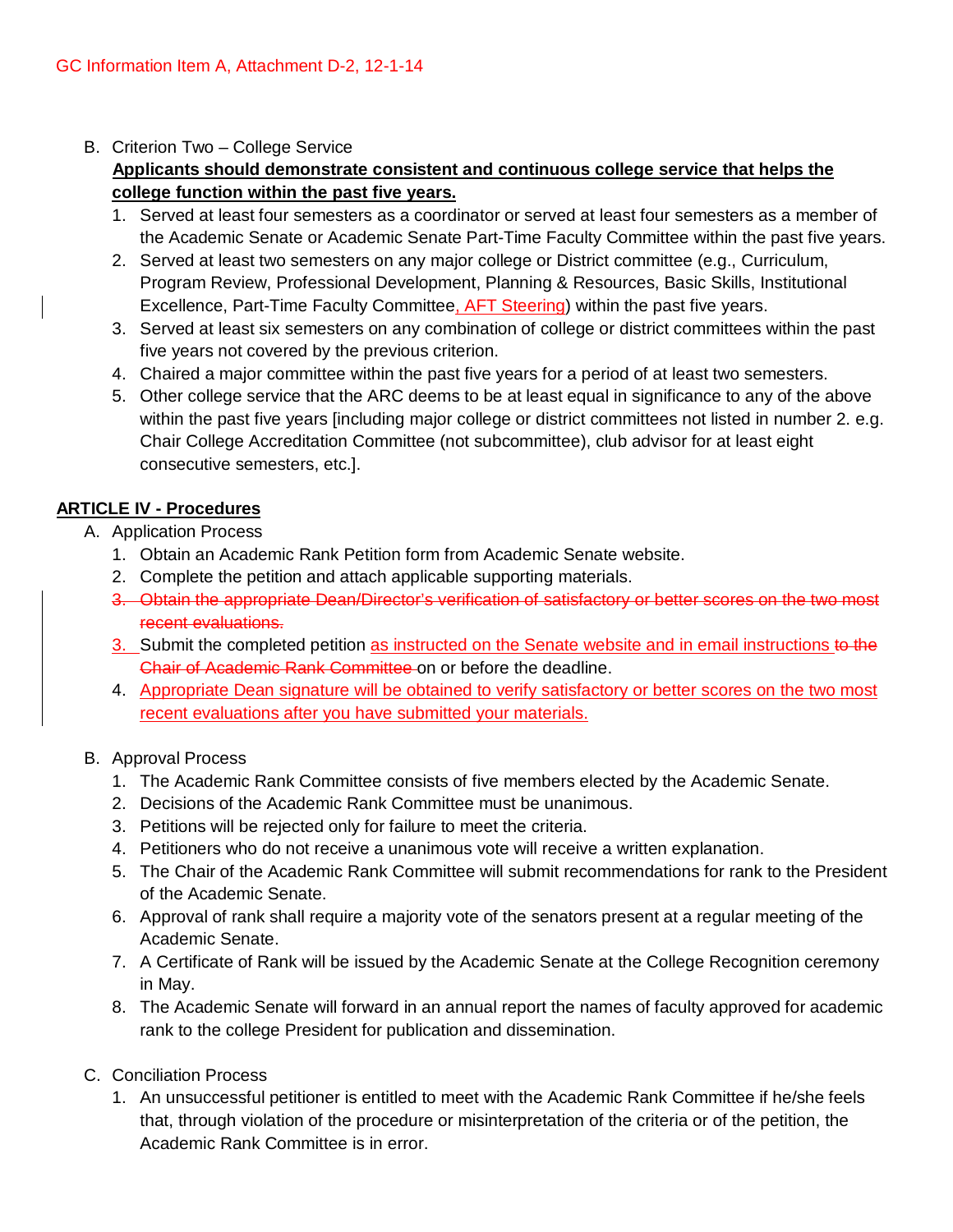- 2. The petitioner will request that the Chair of the Academic Rank Committee convene the Committee to hear the petitioner.
- 3. The Academic Rank Committee will reevaluate its decision and, if rank is recommended, notify the President of the Academic Senate.
- D. Appeal Process
	- 1. If no resolution is possible at the conciliation level, the petitioner will present written details of the appeal along with a copy of his/her original application for rank to the Collegial Mediation Committee.
	- 2. The petitioner will notify the Academic Rank Committee in writing that an appeal has been presented to the Collegial Mediation Committee.
	- 3. The Collegial Mediation Committee will meet to resolve the appeal within ten (10) working days (exclusive of summer) of receipt of the appeal.
	- 4. The College Mediation Committee will forward a written response to the petitioner with a copy to the Academic Rank Committee.

### **ARTICLE V – Publication of Academic Rank**

Each person who is awarded academic rank will be accorded the benefits and recognition of rank. A Certificate of Rank, signed by the President of Grossmont College, the President of the Academic Senate and the Chancellor, will be presented to the Adjunct faculty member.

Rev. 6/3/14/dsev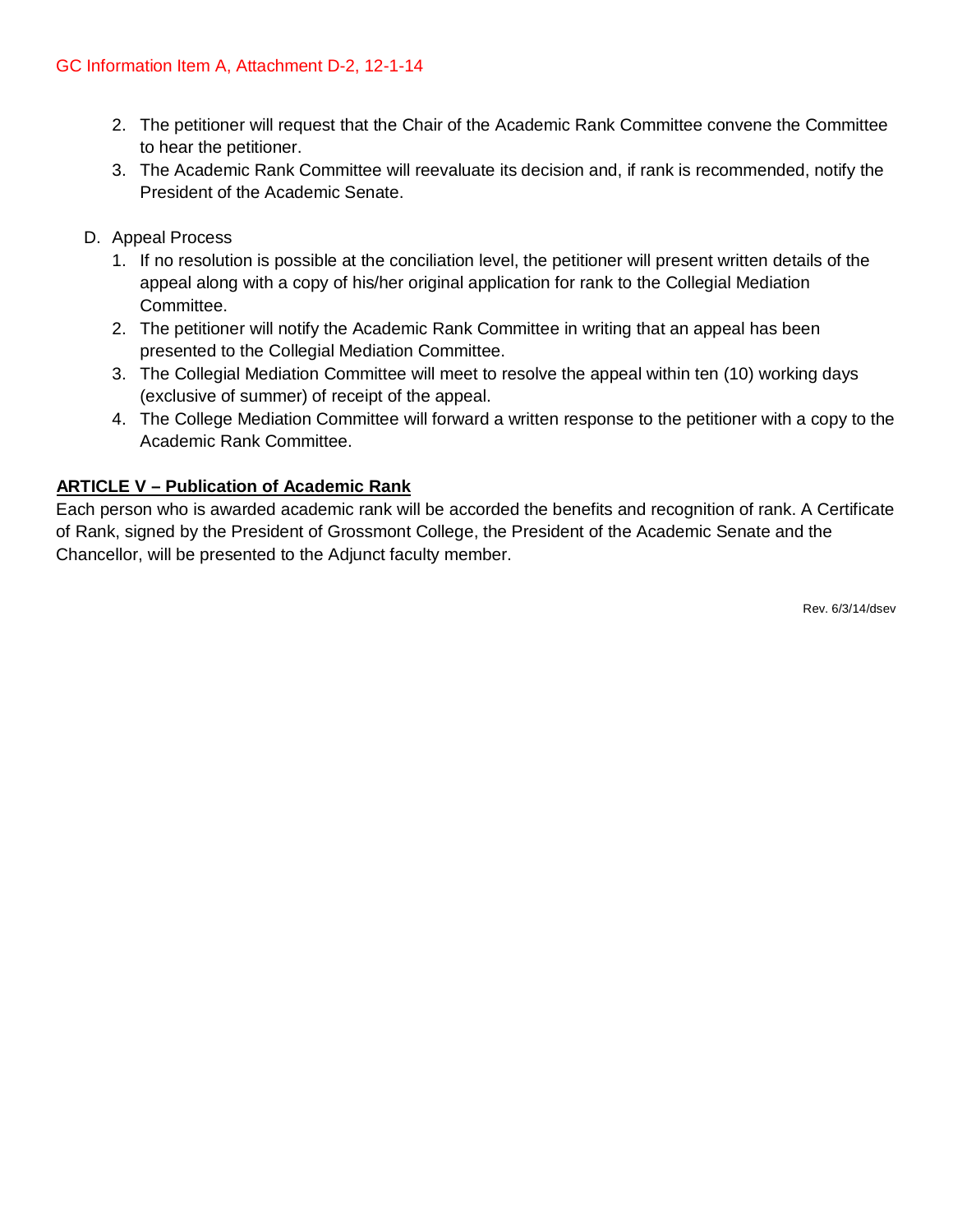# **GROSSMONT-CUYAMACA COMMUNITY COLLEGE DISTRICT**

# **Grossmont College**

# **Emeritus Policy**

Emeritus recognition is an honor bestowed by the Grossmont-Cuyamaca Community College District on a faculty member following retirement from a career of meritorious service to the college. Emeritus status may be awarded posthumously. Emeritus status may be sought on the honoree by 1) an academic department/program faculty, 2) the appropriate Dean/Vice President of the College, or 3) three or more tenured faculty colleagues. The person nominating the honoree or retiree seeking emeritus rank shall be responsible for providing the President of the Academic Senate with the completed nomination for Emeritus Status form and supporting documentation including three letters recommending the honoree for Emeritus status. Upon recommendation of the Academic Rank Committee (ARC), and approval of the Academic Senate and Governing Board, the honor will be bestowed by the President of the College in a public ceremony such as convocation or the next commencement ceremony following approval.

# **Article 1 – Criteria**

- A) Twenty (20) years of full-time service to the District.
- B) Rank of Professor attained before retirement.
- C) At least four of the criteria listed in Section XI, Academic Rank Policy, Article III, Criteria, to include at least one criterion from each category. The other criteria from the College Service category must be satisfied within the 8 years preceding retirement.

# **Article II – Application Process**

The person(s) nominating the honoree:

- Obtains a Petition for Emeritus Status form from the Grossmont College website.
- Completes the petition.
- Secures verification of years of service from Employment Services District Personnel Office.

# **Article III – Approval Process**

- A) Submit completed application to the President of the Academic Senate or the Chair of the Academic Rank Committee.
- B) If the honoree does not hold the rank of Professor, application may not be considered.
- C) The procedures outlines in Section XI, Article IV, Subsection B, points 1 through 6 will be followed.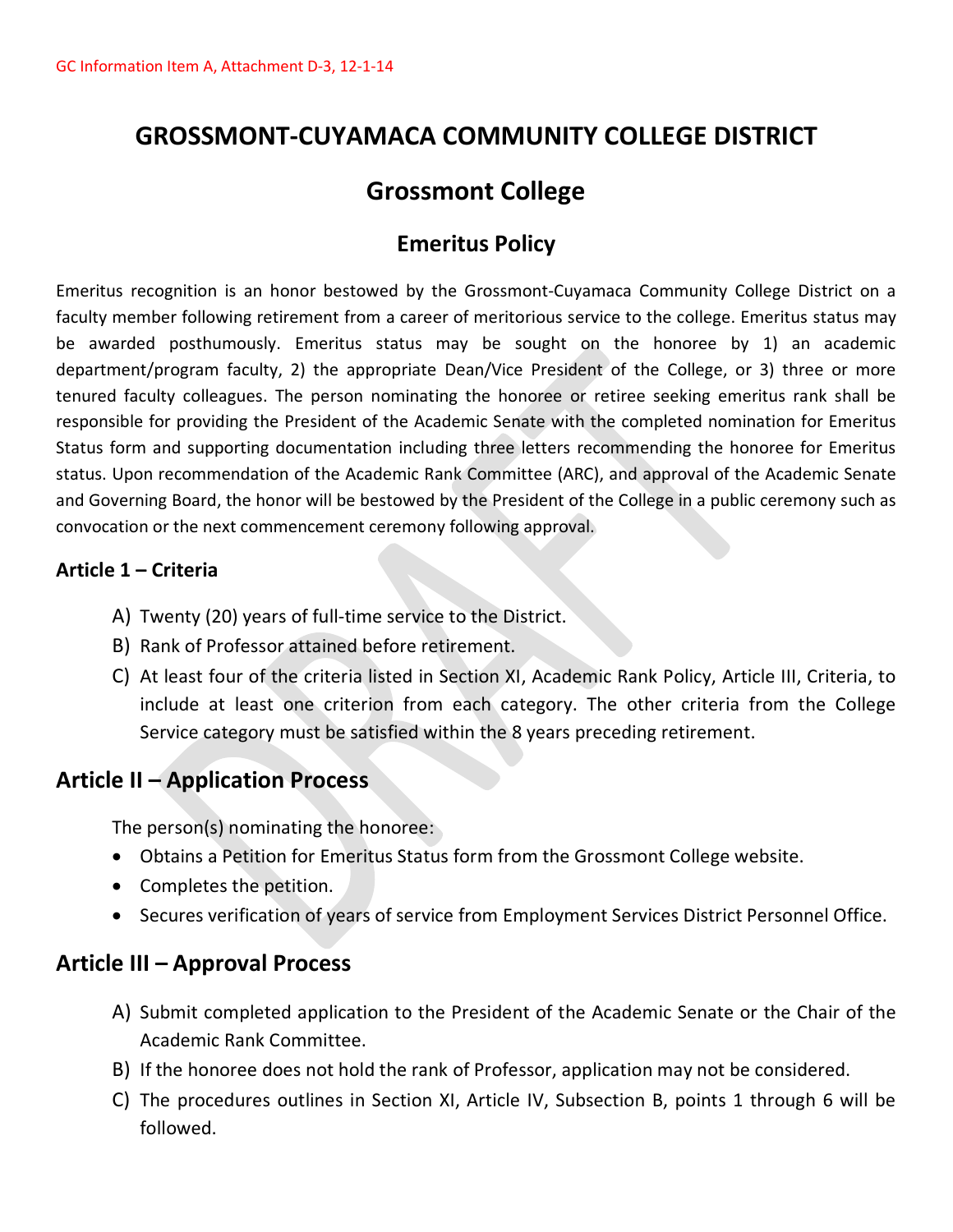D) Upon recommendation of the ARC and approval of the Academic Senate, the petition will be submitted to the College President for presentation of Governing Board action. The Governing Board will be the only entity which can confer Emeritus status.

# **ARTICLE IV – Criteria**

A. Criterion One – Professional Achievement

**Applicant should provide details to help the ARC understand the significance of the Professional Achievement [e.g. copy of cultural enrichment program, for a refereed text or research article the name of the publisher, ISBN, and date of publication, etc.]**

- 1. Possession of an earned doctorate from an accredited institution.
- 2. Initiated and played a major role in the implementation of an educational program recognized by the Academic Rank Committee (ARC) as a significant benefit to students.
- 3. Made significant contributions to the community's cultural enrichment through personal achievements in the performing, literary and/or visual arts.
- 4. Authored or co-authored a refereed text or research article, or computer software in petitioner's subject specialty recognized by the ARC as significant.
- 5. Made presentations at professional conferences or meetings recognized by the ARC as academically significant to petitioner's discipline.
- 6. Obtained outside funding or grants to enhance the college's teaching, research, and/or educational resources.
- 7. Other professional achievement recognized by the ARC as at least equal in significance to any of the above.
- B. Criterion Two College Service

# **Applicants should demonstrate consistent and continuous college service that helps the college function within the past five years.**

- 1. Served at least two years as a department chair or coordinator or served at least two years as a member of the Academic Senate within the past five years.
- 2. Served at least two years on one or one year on two major college or district committee (e.g. General Education, Curriculum, District Load, Program Review, Learning Skills, United Faculty Steering, Professional Development, College Planning) within the past five years.
- 3. Served at last three years on any combination of college or district committees within the past five years not covered by the previous criterion.
- 4. Chaired a major committee within the past five years for a period of at least one year.
- 5. Other college service that the ARC deems to be at least equal in significance to any of the above within the past five years [including major college or district committees not listed in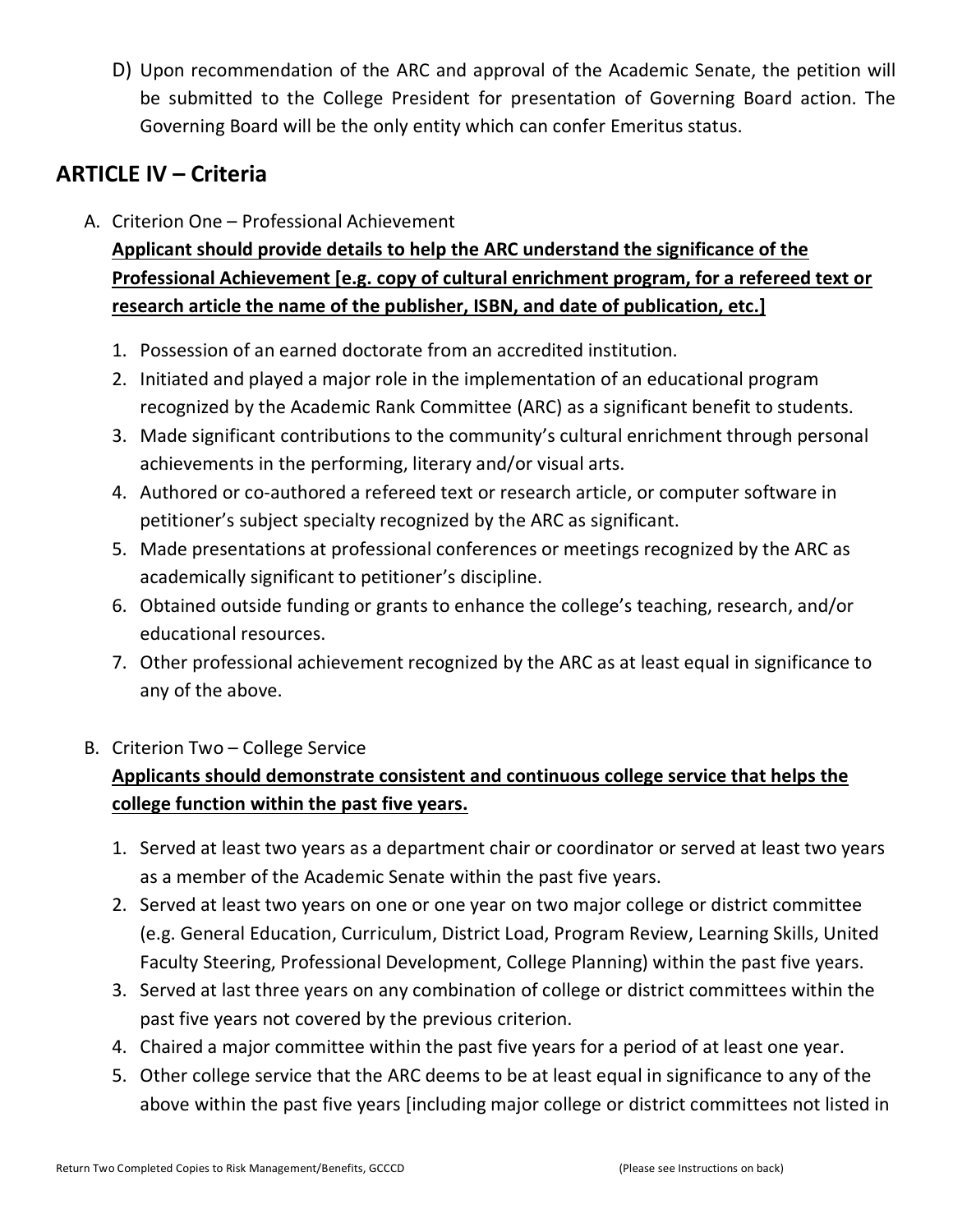number 2. e.g. Chair College Accreditation Committee (not subcommittee), club advisor for at least four consecutive years, etc.].

# **Article V – Procedures**

- A. The Academic Rank Committee (ARC) consists of five members appointed by the Academic Senate Officers.
- B. Recommendations to approve Emeritus Status by the ARC will be by a super majority vote.
- C. Nominees who do not receive a super majority vote will receive a written explanation.
- D. The names of the nominees who meet all criteria will be forwarded to the president of the Academic Senate to present to the Senate for approval.
- E. Approval of the emeritus status shall require a majority vote of the senators present at a regular meeting of the Academic Senate.
- F. The Academic Senate will forward in an annual report the names of faculty approved for emeritus status to the college president.

The college president will forward the names through normal channels to be placed on the Governing Board agenda.